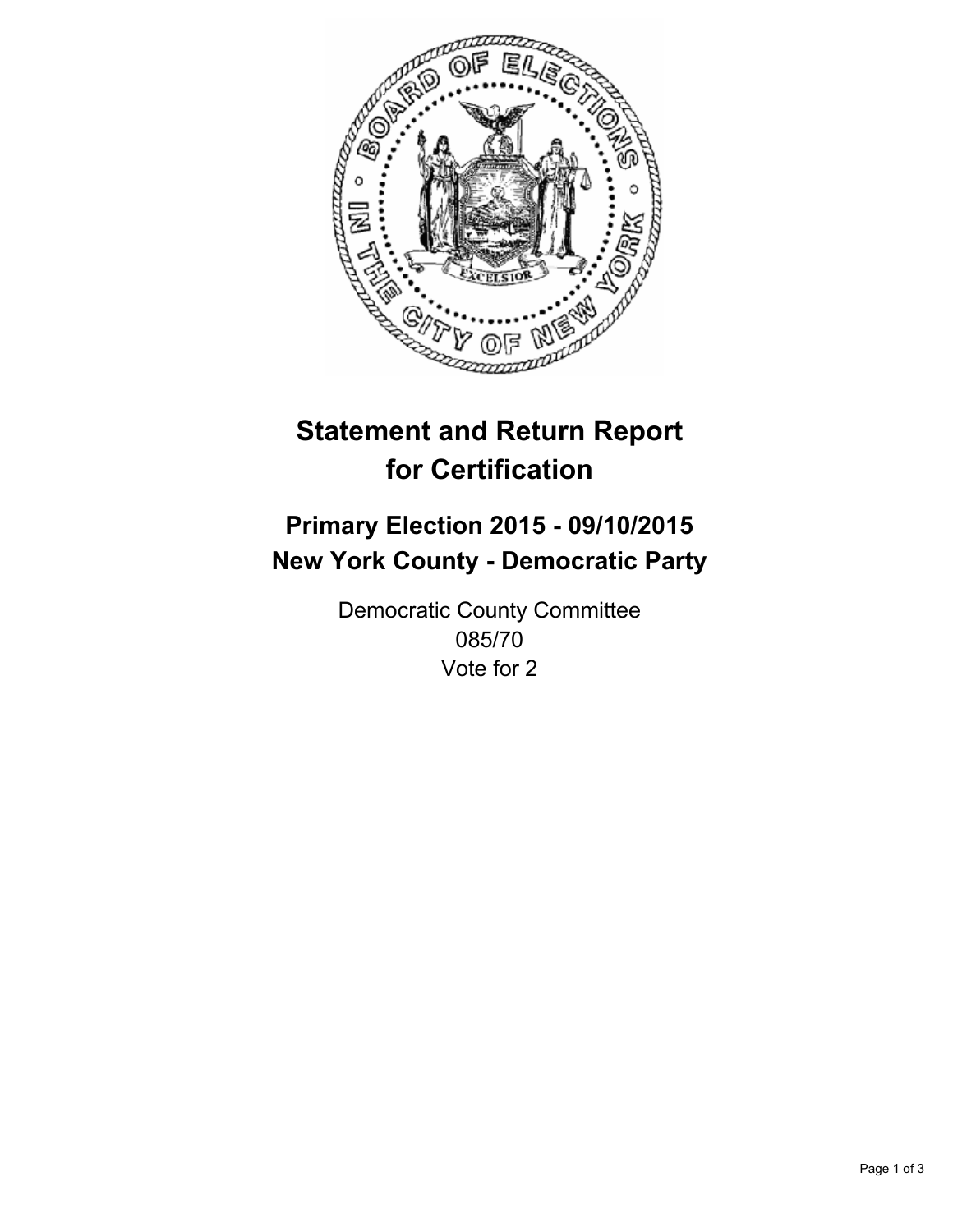

#### **Assembly District 70**

| <b>PUBLIC COUNTER</b>                                    | 154 |
|----------------------------------------------------------|-----|
| ABSENTEE/MILITARY                                        | 2   |
| <b>AFFIDAVIT</b>                                         | 3   |
| <b>Total Ballots</b>                                     | 159 |
| Less - Inapplicable Federal/Special Presidential Ballots | 0   |
| <b>Total Applicable Ballots</b>                          | 159 |
| <b>WONDA GRAVES</b>                                      | 86  |
| <b>IRENE FARRAR</b>                                      | 55  |
| <b>JANE ARANDELL</b>                                     | 28  |
| LUIS JOHNSON                                             | 41  |
| <b>CHARLES POWELL (WRITE-IN)</b>                         | 1   |
| <b>Total Votes</b>                                       | 211 |
| Unrecorded                                               | 107 |